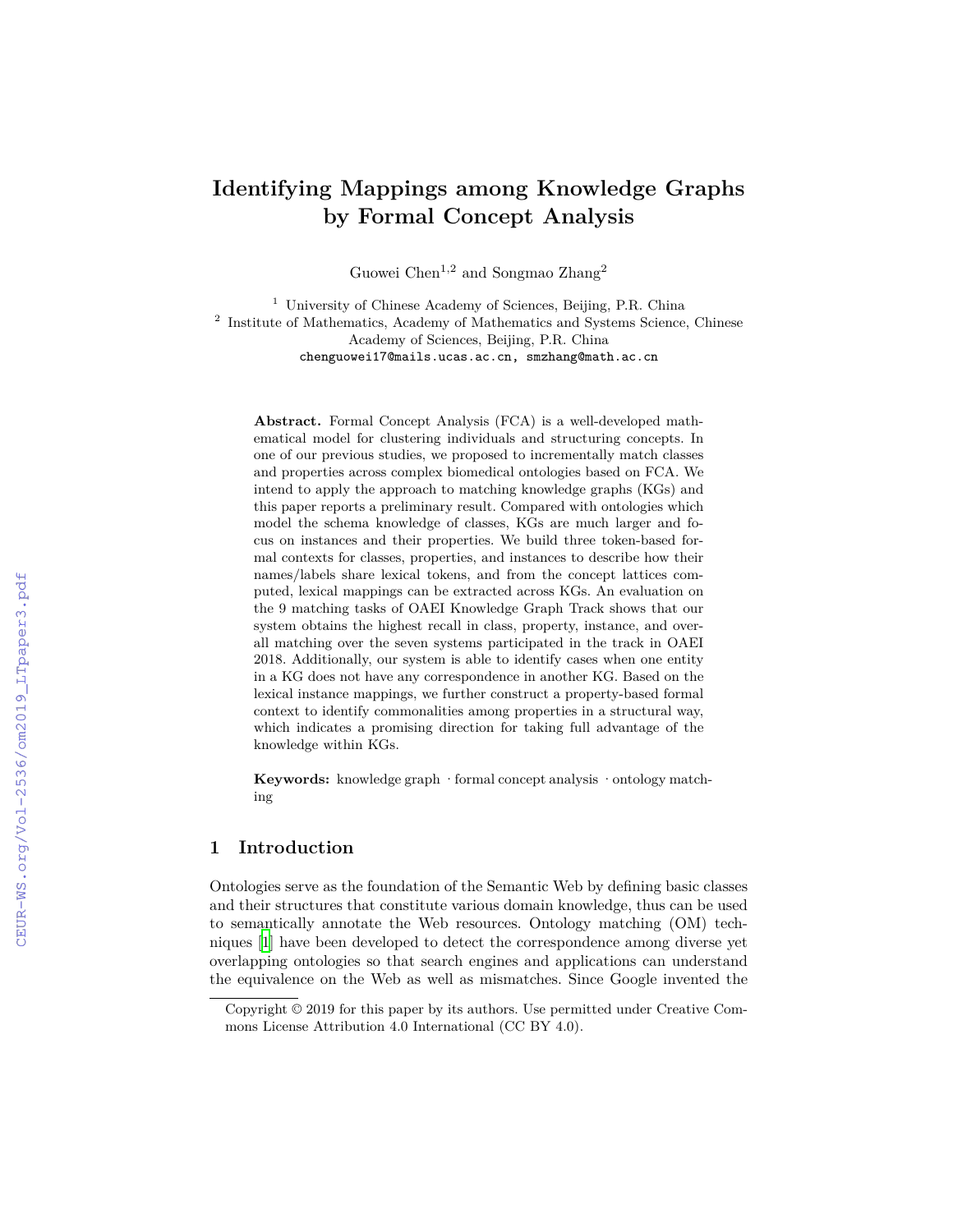notion of Knowledge Graph (KG) and made its own system in 2002, and with the prevailing of the TransE series algorithms [[2,](#page-9-0)[3\]](#page-9-1) for embedding KGs in a numerical way, the Semantic Web has evolved into the KG time. Soon the OM community realized the inevitable of identifying semantic connections among KGs. Started in 2018, the annual OAEI competition [3](#page-1-0) presents a KG track where 9 KGs in the category of Games, Comins, and TV&Books, respectively, yield a total of 9 pairwise matching tasks [\[5](#page-9-2),[6\]](#page-9-3). Seven OM systems were able to participate in the KG track in 2018, including the well-known AML [[7\]](#page-9-4), LogMap family [\[8](#page-9-5)],  $POMAP++ [9]$  $POMAP++ [9]$  $POMAP++ [9]$ , Holontology [[10](#page-10-1)], and DOME [\[11](#page-10-2)].

By design, both ontologies and KGs have classes, properties and instances. Ontologies primarily model the schema knowledge of classes whereas KGs are much larger and mostly describe instances and their properties. This means that techniques for mapping KGs focus more on instance matching [\[12](#page-10-3)]. In one of our previous studies [[18](#page-10-4)[,19](#page-10-5),[20\]](#page-10-6), we proposed the FCA-Map system that incrementally matches classes and properties across complex biomedical ontologies based on Formal Concept Analysis (FCA). FCA is a well-developed mathematical model for clustering individuals and structuring concepts [\[14](#page-10-7)]. The purpose of FCA-Map is to push the envelop of the FCA formalism in exploring as much knowledge as possible within ontologies, including class names, subclass relations, partwhole relations, disjointedness, and other logical axioms. In this paper, we intend to apply the approach to matching knowledge graphs and a preliminary result is reported.

Concretely, based on the rationale of lexical matching in FCA-Map, we construct three token-based formal contexts for classes, properties, and instances, respectively, to describe how their names/labels share lexical tokens. The derived formal concept lattices represent the clustering of classes/properties/instances by names, and thus lexical mappings can be extracted across KGs. An evaluation on the OAEI KG Track shows that, when compared with the seven OAEI 2018 participants, our system obtains the highest recall and comes second in F-measure in terms of average performances on 9 tasks. In addition, our system can identify most of the null mappings provided in the OAEI gold standard for entities that do not have any correspondence in another KG. Based on the lexical mappings, we further build a structural formal context to describe how properties across KGs have common in linking the same instances. The mappings identified solely by structural matching indicate a promising direction for taking full advantage of the knowledge within KGs.

Although FCA has been applied to modeling KGs [\[13](#page-10-8)], to the best of our knowledge, this is a first attempt to identify the correspondence among KGs by a FCA-based approach. In Section 2 of the paper, we will present the lexical matching part and its evaluation on the OAEI KG Track. A first step of structural matching is described in Section 3, and our on-going work is discussed in Section 4 at last.

<span id="page-1-0"></span><sup>3</sup> http://oaei.ontologymatching.org/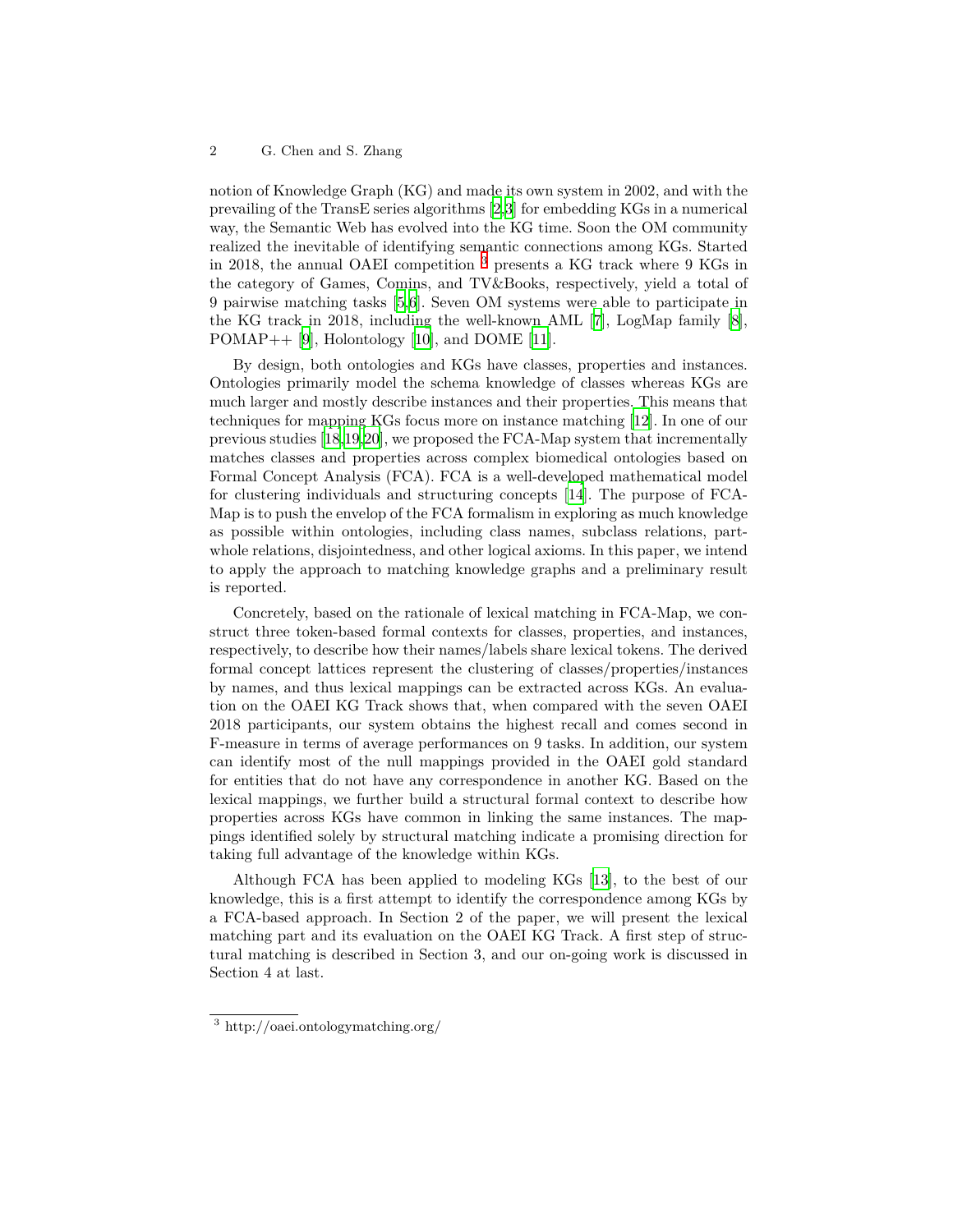### **2 Identifying lexical mappings between KGs**

FCA is a principled approach of deriving a concept hierarchy from a collection of objects and their attributes. The fundamental notions are *formal context* and *formal concept*, and the former is defined as a binary table  $\mathbb{K} := (G, M, I)$ , where *G* is a set of objects as rows, *M* a set of attributes as columns, and *I* a binary relation between *G* and *M* in which  $(q, m) \in I$  reads object *q* has attribute *m* , generally represented by "*×*" in the table cell. A *formal concept* of context K is a pair  $(A, B)$  consisting of a subset of objects  $A \subseteq G$  and a subset of attributes  $B \subseteq M$  such that *B* equals all the attributes common to objects in *A* and at the same time, *A* equals the set of objects that have all the attributes in *B*. The subconcept-superconcept relation can be defined as:  $(A_1, B_1) \leq (A_2, B_2) : \Leftrightarrow A_1 \subseteq A_2(\Leftrightarrow B_1 \supseteq B_2)$ , leading to a lattice structure of formal concepts.

For the instances in two KGs, we use the following example to illustrate the construction of token-based formal context, the derivation of concept lattice and the extraction of instance mappings. The similar process applies to the classes and properties in two KGs.

*Example 1.* Given two KGs *memory-beta* (MB), *stexpanded* (STEX) from OAEI 2018, the left of Fig. [1](#page-3-0) shows some instances and their label strings. Note that one string can be shared by instances across KGs, as listed on the right of Fig. [1.](#page-3-0) We extract names and labels of all instances in the two KGs and separate the tokens in them through normalization techniques [[17\]](#page-10-9). As shown in Fig. [2](#page-3-1) on the left, the token-based formal context is constructed with each string as an object, each token as an attribute, and the cell in the context marked when the string contains the token. The gray area in the table presents a formal concept indicating the duality between its objects and attributes, i.e., the subset of tokens are identified to co-exist solely in the two strings.

From the token-based formal context, formal concepts and their lattice structure can be derived automatically, as shown on the right of Fig. [2,](#page-3-1) where each node represents a formal concept and the line denotes the subconceptsuperconcept relation from the lower to the upper node  $4$ . For identifying mappings, we pay attention to formal concepts that contain exactly two strings relevant to instances across KGs. Take for example the gray node on the right of Fig. [2](#page-3-1) which corresponds to the gray area in the context on the left. Four instance mappings can be extracted from this formal concept:

```
⟨MB:USS_Fredrickson, STEX:USS_Fredrickson⟩
⟨MB:USS_Fredrickson_(NCC-42111), STEX:USS_Fredrickson_(NCC-42111)⟩
⟨MB:USS_Fredrickson, STEX:USS_Fredrickson_(NCC-42111)⟩
⟨MB:USS_Fredrickson_(NCC-42111), STEX:USS_Fredrickson⟩
```
The first two are exact matches and the latter partial matches.

<span id="page-2-0"></span><sup>4</sup> For the sake of efficiency, we use the Galois Sub-Hierarchy (GSH) [[15](#page-10-10)] which preserves solely the necessary elements of the lattice and implement the *Hermes*[\[16](#page-10-11)] algorithm for computing the lattice.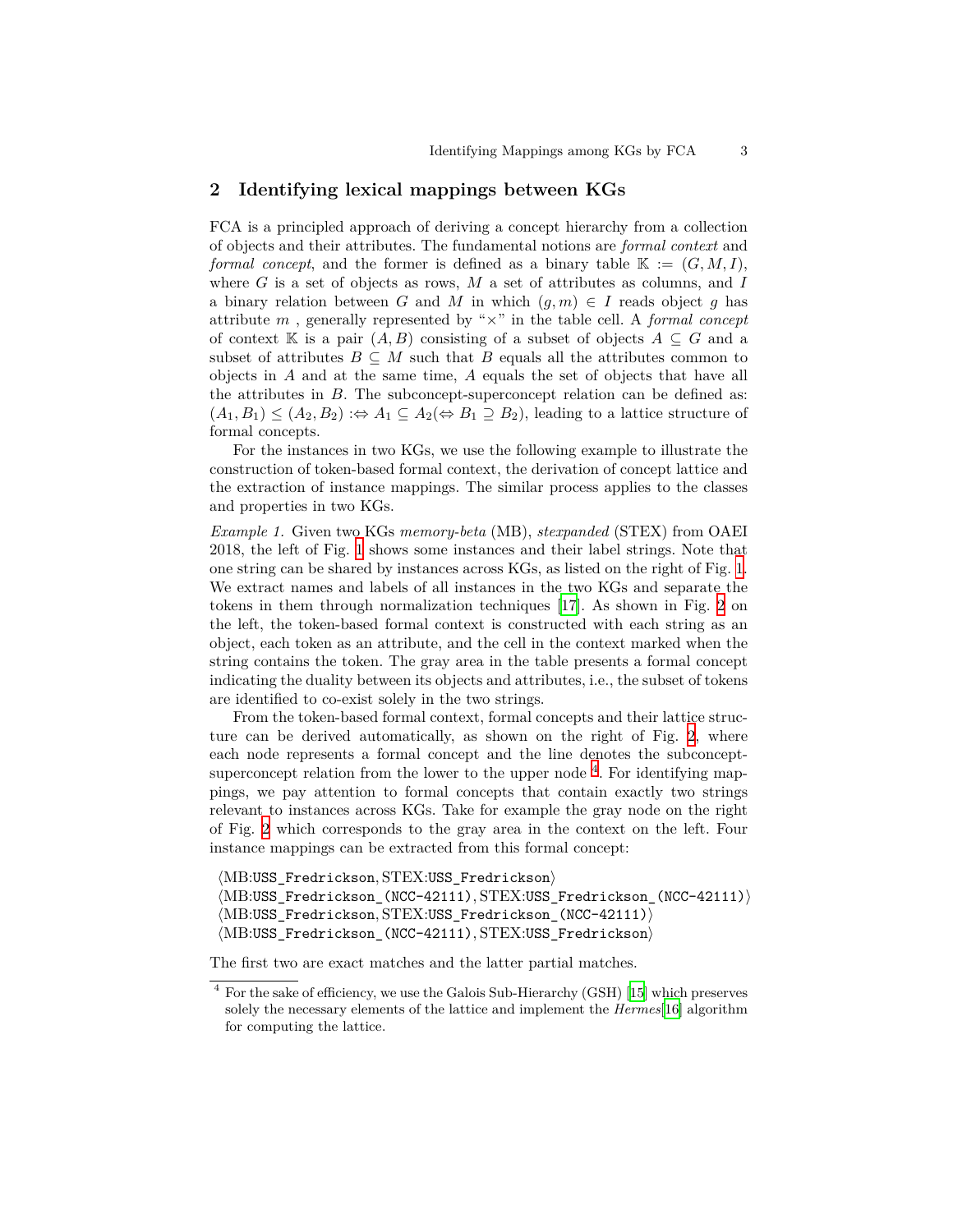

| String             | <b>Instances</b>                                                                               |
|--------------------|------------------------------------------------------------------------------------------------|
| uss fredrickson    | MB:USS Fredrickson                                                                             |
|                    | STEX:USS Fredrickson                                                                           |
|                    | uss fredrickson (ncc-42111) MB:USS_Fredrickson_(NCC-42111)<br>STEX:USS_Fredrickson_(NCC-42111) |
|                    |                                                                                                |
| $ncc-42111$        | MB:NCC-42111                                                                                   |
| fredrickson system | MB:Fredrickson_system                                                                          |

<span id="page-3-0"></span>**Fig. 1. Left:** An RDF graph representation of part of two KGs in *Example 1*. **Right:** Strings and the instances (can be across KGs) having them as labels.



<span id="page-3-1"></span>**Fig. 2. Left:** The token-based formal context for instances in *Example 1*. **Right:** The derived formal concept lattice.

There are 9 knowledge graphs in the OAEI KG Track, as listed in Table [1,](#page-4-0) and on its corresponding 9 KG matching tasks, we evaluate our FCA-based lexical matching approach. The results are shown in Fig. [3](#page-4-1) according to the [gold](https://github.com/sven-h/dbkwik/tree/master/e_gold_mapping_interwiki/gold) [standard](https://github.com/sven-h/dbkwik/tree/master/e_gold_mapping_interwiki/gold)<sup>[5](#page-3-2)</sup> and evaluation tool<sup>[6](#page-3-3)</sup> provided by OAEI 2018. One can see that our approach is able to achieve high performances in recall, and the quality of class mappings is better than that of property mappings which is then better than instance mappings while at the same time the number of mappings identified for class, property and instance increases.

A comparison with the seven OAEI 2018 KG Track participants is listed in Table [2](#page-5-0). Again, our approach favors recall and ranks the first in average over 9 tasks for class, property, instance and overall matching. Moreover, our approach obtains the second best F-measures in all matching types, indicating that a bal-

<span id="page-3-2"></span><sup>5</sup> [https://github.com/sven-h/dbkwik/tree/master/e\\_gold\\_mapping\\_interwiki/](https://github.com/sven-h/dbkwik/tree/master/e_gold_mapping_interwiki/gold) [gold](https://github.com/sven-h/dbkwik/tree/master/e_gold_mapping_interwiki/gold)

<span id="page-3-3"></span> $^6$ [http://oaei.ontologymatching.org/2018/results/knowledgegraph/kg\\_track\\_](http://oaei.ontologymatching.org/2018/results/knowledgegraph/kg_track_eval.zip) [eval.zip](http://oaei.ontologymatching.org/2018/results/knowledgegraph/kg_track_eval.zip)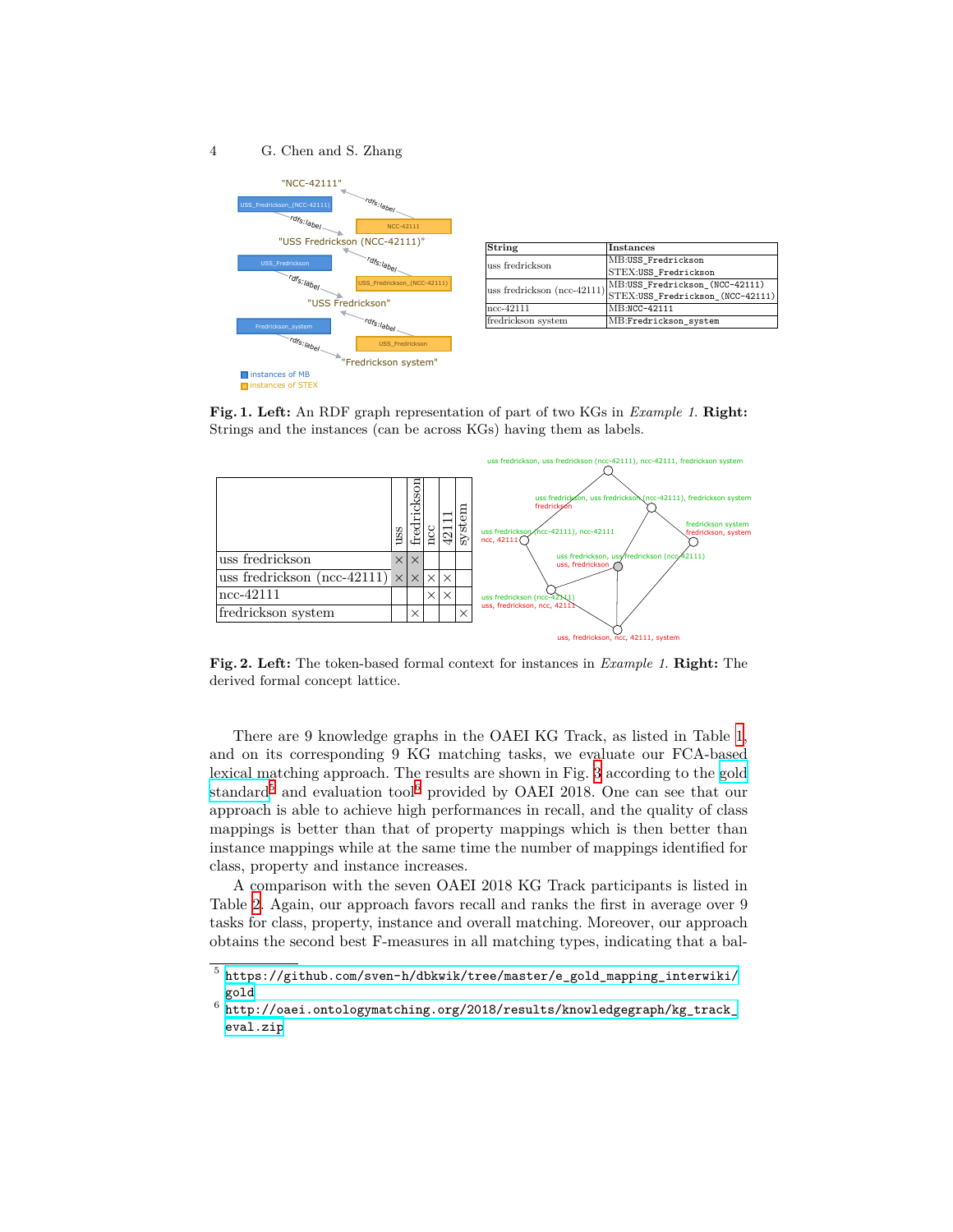| КG                                             |                          |     | $Categorical \#Class   \#Property   \#Instance $ |         |
|------------------------------------------------|--------------------------|-----|--------------------------------------------------|---------|
| RuneScape Wiki (runescape)                     | Games                    | 106 | 1,998                                            | 200,605 |
| Old School RuneScape Wiki (oldschoolrunescape) | Games                    | 53  | 488                                              | 38,563  |
| DarkScape Wiki (darkscape)                     | Games                    | 65  | 686                                              | 19,623  |
| Marvel Database (marvel)                       | Comics                   |     | 99                                               | 56,464  |
| Hey Kids Comics Wiki (heykidscomins)           | Comics                   | 181 | 1,925                                            | 158,234 |
| DC Database (dc)                               | Comics                   |     | 177                                              | 128,495 |
| Memory Alpha (memory-alpha)                    | $\overline{\mathrm{T}}V$ |     | 326                                              | 63,240  |
| Star Trek Expanded Universe (expanded)         | TV                       |     | 201                                              | 17,659  |
| Memory Beta (memory-beta)                      | <b>Books</b>             |     | 413                                              | 63,223  |

<span id="page-4-0"></span>**Table 1.** An overview of 9 knowledge graphs of the OAEI KG Track



<span id="page-4-1"></span>**Fig. 3.** The results of FCA-based KG matching. Charts in the same row are about the same category, i.e., Games, Comics, and TV&Books. In each chart, the bars show precision, F-measure and recall of each task, whereas the lines show the number of mappings identified by our approach.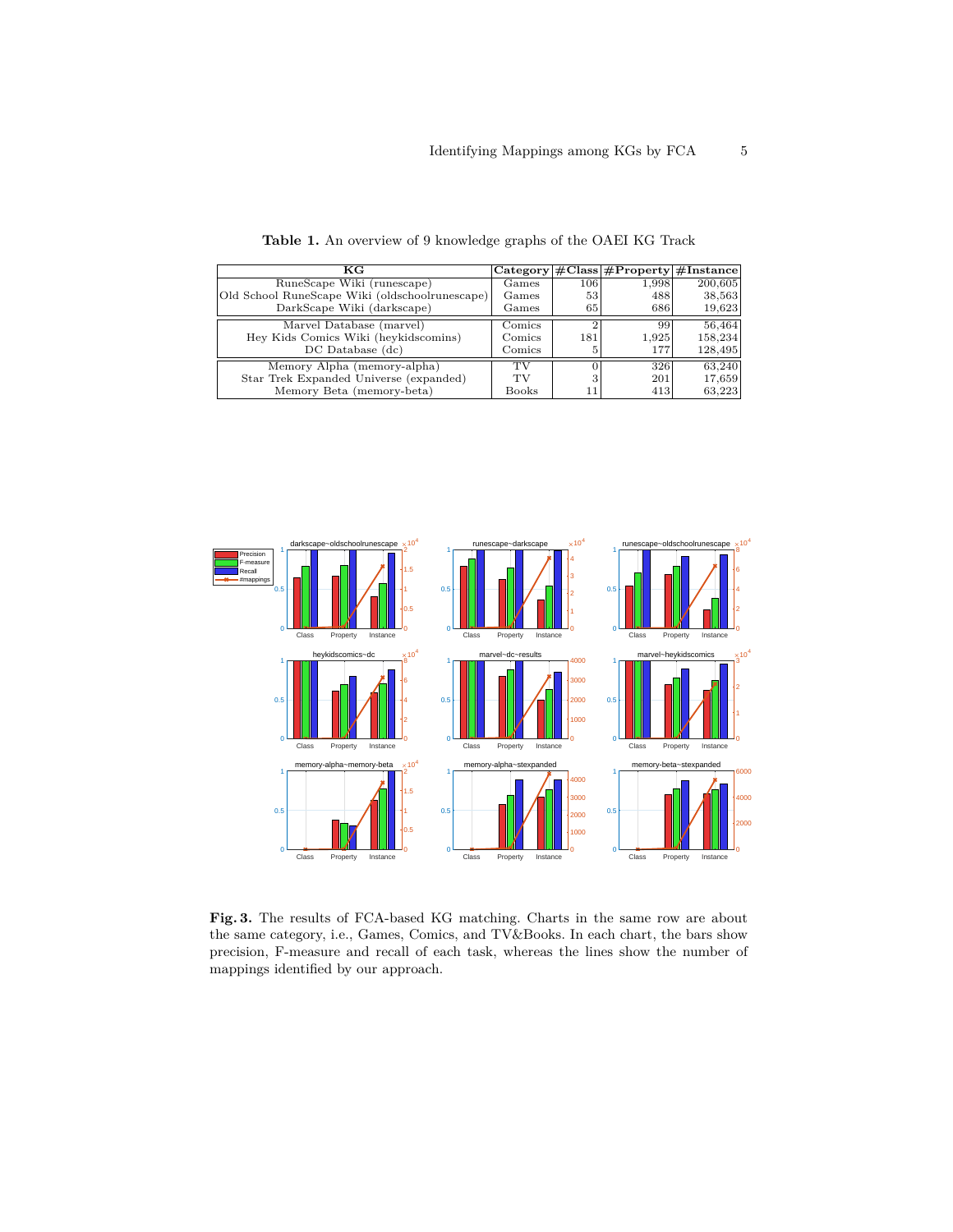ance can be achieved between quality and quantity. Overall, the DOME system [[11](#page-10-2)] stands out by having the best precision and F-measure in both property matching and instance matching for most cases, followed by Holontology [[10\]](#page-10-1) which ranks the first in overall precision.

<span id="page-5-0"></span>**Table 2.** Comparing with OAEI 2018 KG Track participants by average performance over 9 matching tasks, where # stands for the number of tasks that the system is able to generate non-empty alignments, and *Size* the average number of generated mappings.

| Class<br>#<br>System                      |   |        |                                                                                          | Property         |      |                 |                  | <b>Instance</b>    |      |                             |                 | overall |             |          |                 |                  |               |
|-------------------------------------------|---|--------|------------------------------------------------------------------------------------------|------------------|------|-----------------|------------------|--------------------|------|-----------------------------|-----------------|---------|-------------|----------|-----------------|------------------|---------------|
|                                           |   |        | $\left \mathrm{Size}\right \mathrm{Prec.}\left \mathrm{F\text{-}m.}\right \mathrm{Rec.}$ |                  |      | Size            | $Prec.F-m.$ Rec. |                    |      | <b>Size</b>                 | Prec. F-m. Rec. |         |             | Size     | Prec. F-m. Rec. |                  |               |
| AML                                       | 5 | 11.6   | 0.85                                                                                     | 0.64             | 0.51 | 0.0             | 0.00             | 0.00               | 0.00 | 82380.9                     | 0.16            | 0.23    | 0.38        | 102471.1 | 0.19            | 0.23             | 0.31          |
| $ POMAP++ $                               | 9 | 115.11 | 0.79                                                                                     | 0.74             | 0.69 | 0.0             | 0.00             | 0.00               | 0.00 | 0.0                         | 0.00            | 0.00    | 0.00        | 16.9     | 0.79            | 0.14             | 0.08          |
| Holontology                               | 9 | 16.8   | 0.80                                                                                     | $0.83 \mid 0.87$ |      | 0.0             | 0.00             | 0.00               | 0.00 | 0.0                         | 0.00            | 0.00    | 0.00        | 18.8     | 0.80            | 0.17             | 0.10          |
| <b>DOME</b>                               |   | 16.0   | 0.73                                                                                     | 0.73             | 0.73 | 207.3           | 0.86             | $\mid$ 0.84   0.81 |      | 15688.7                     | 0.61            | 0.61    | 0.61        | 15912.0  | 0.68            | 0.68             | 0.67          |
| LogMap                                    |   | 21.7   | 0.66                                                                                     | 0.77             | 0.91 | 0.0             | 0.00             | 0.00               |      | $0.00$  97081.4             | 0.08            | 0.14    | 0.81        | 97104.8  | 0.09            | 0.16             | 0.64          |
| $LogMapBio$ 9                             |   | 122.1  | 0.68                                                                                     | 0.81             | 1.00 | 0.0             | 0.00             | 0.00               | 0.00 | 0.0                         | 0.00            | 0.00    | 0.00        | 24.1     | 0.68            | $0.19 \mid 0.11$ |               |
| LogMapLt                                  | 6 | 22.0   | 0.61                                                                                     | 0.72             | 0.87 | 0.0             | 0.00             | 0.00               | 0.00 | 82388.3                     | 0.39            | 0.52    | 0.76        | 88893.1  | 0.42            | 0.49             | 0.60          |
| $\text{Our System } 9 \,   22.7 \text{ }$ |   |        | 0.68                                                                                     | 0.81             |      | 1.00 250.9 0.64 |                  |                    |      | $0.74$   $0.86$   $25903.9$ | 0.39            |         | $0.55$ 0.95 | 26177.4  | 0.45            |                  | $0.61$   0.93 |

<span id="page-5-1"></span>**Table 3.** Null mappings identified by our system, where *Gold* stands for the number of null mappings in the gold standard.

|                              |      | Class                 |                                                             |      | Property              |                                                | Instance |                       |                               |  |
|------------------------------|------|-----------------------|-------------------------------------------------------------|------|-----------------------|------------------------------------------------|----------|-----------------------|-------------------------------|--|
| KG matching task             | Code | eola<br>$\mathcal{L}$ | <b>Sold</b><br>$\bar{\gamma}^{\circ}_{\delta_{\bm{\zeta}}}$ | Code | eolo<br>$\mathcal{L}$ | <b>Sold</b><br>$\bar{\gamma}^{\circ}_{\delta}$ | code     | eola<br>$\mathcal{L}$ | eola<br>$\check{\mathcal{E}}$ |  |
| darkscape oldschoolrunescape | 7    | 6                     | 22                                                          | 6    | 6                     | 455                                            | 38       | 34                    | 25,032                        |  |
| runescape darkscape          | 5    | 5                     | 38                                                          | 10   | 10                    | 1,339                                          | 13       | 3                     | 107,941                       |  |
| runescape oldschoolrunescape | 4    | 3                     | 53                                                          | 8    | 8                     | 1,611                                          | 37       | 11                    | 115,061                       |  |
| heykidscomics dc             | 13   | 12                    | 123                                                         | 10   | 8                     | 1.512                                          | 53       | 40                    | 156,744                       |  |
| marvel dc                    | 3    | 3                     |                                                             | 12   | 11                    | 143                                            | 65       |                       | 56 164, 543                   |  |
| marvel heykidscomics         | 10   | 4                     | 128                                                         | 10   | 8                     | 1,517                                          | 42       | 38                    | 160,706                       |  |
| memory-alpha memory-beta     | 11   | 11                    |                                                             | 10   | ⇁                     | 511                                            | 49       | 42                    | 92,334                        |  |
| memory-alpha stexpanded      | 3    | 3                     |                                                             | 11   | 11                    | 339                                            | 60       | 57                    | 69,823                        |  |
| memory-beta stexpanded       | 14   | 14                    |                                                             | 12   | 11                    | 369                                            | 55       | 51                    | 67,848                        |  |

The gold standard of OAEI KG Track contains not only 1:1 mappings but also cases where one entity in a KG is matched to "null" in the other KG. They represent the uniqueness of classes, properties and instances to one knowledge base with respect to another, which is complementary to 1:1 and complex mappings in revealing the whole picture of the relationship between two systems. We call them *null* mappings, and the OAEI evaluation takes them into account solely for calculating false positives in 1:1 mappings. By taking advan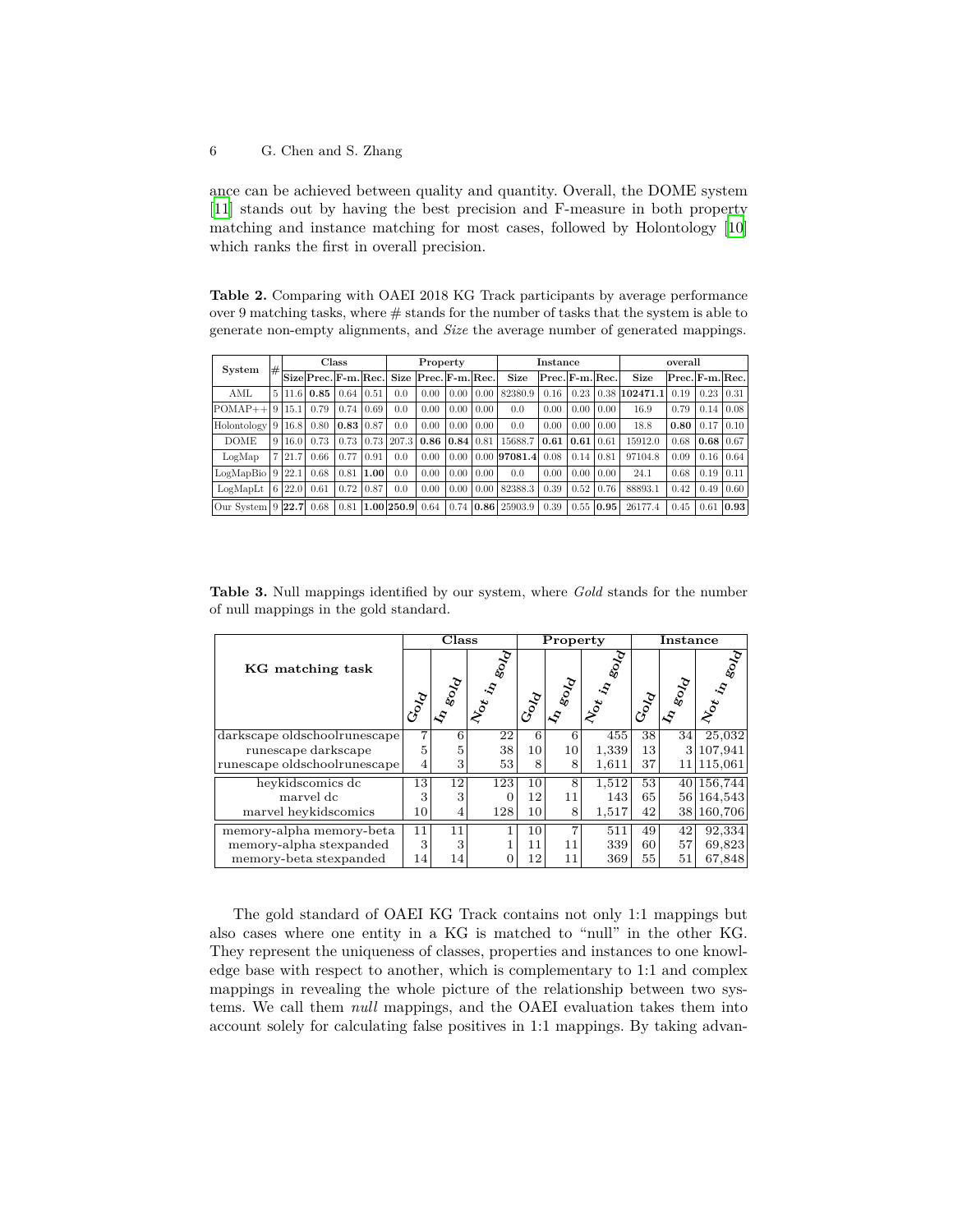tage of the inherent feature of the FCA formalism, our system is able to identify such null mappings. When a formal concept in the derived lattice contains strings solely from one entity in a KG, the corresponding entity contributes to a null mapping. As shown in Table [3,](#page-5-1) there are 571 null mappings in the gold standard and our system has successfully detected 473 of them, accounting for 83%, as exemplified by *⟨*darkscape:Room*,* oldschoolrunescape:null*⟩* for class null mapping, *⟨*marvel:null*,* dc:runtime*⟩* for property, and *⟨*memory-beta:Victoria, stexpanded:null*⟩* for instance. At the same time, a large number of null mappings identified are not in the gold standard, and their validity needs further investigation as the gold standard is only partial as reported by OAEI.

## **3 Identifying structural mappings between KGs**

We call the obtained lexical mappings anchors, based on which we can build formal contexts from the structural knowledge in KGs so as to extract additional mappings. A KG can be seen as an RDF graph where the vertex generally represents a class or an instance and the edge a property from one instance to another, or a type relation from an instance to a class. For given two KGs, a property-based formal context is constructed by taking properties from two KGs as objects, and pairing the lexical instance anchors across KGs as attributes. When a property is used to link two instances in an anchor pair, the corresponding cell in the formal context is marked. After the lattice is derived, if a formal concept contains solely two properties from two KGs, respectively, they can be extracted as a structural mapping. Again, in the following we use an example to illustrate the matching process.

*Example 2.* Given two KGs *memory-alpha* (MA), *memory-beta* (MB) from OAEI 2018, a part of their *(subject, predicate, object)* (SPO triples) are listed in Table [4.](#page-6-0)

| subject                           | predicate       | object                 |
|-----------------------------------|-----------------|------------------------|
| MA:Rules_of_Acquisition_(episode) | MA:wsstoryby    | MA:Hilary_J._Bader     |
| MA:Rules_of_Acquisition_(episode) | MA:wsteleplayby | MA:Ira_Steven_Behr     |
| MA:Battle_Lines_(episode)         | MA:wsstoryby    | MA:Hilary_J._Bader     |
| MA:Battle_Lines_(episode)         | MA:wsteleplayby | MA: Richard Danus      |
| MA:Paradise_Lost_(episode)        | MA:wsteleplayby | MA:Robert_Hewitt_Wolfe |
| MB:Rules_of_Acquisition_(episode) | $MB:$ story     | MB:Hilary_J._Bader     |
| MB:Rules_of_Acquisition_(episode) | MB:teleplay     | MB: Ira_Steven_Behr    |
| MB:The_Nagus                      | MB:teleplay     | MB: Ira_Steven_Behr    |
| MB:Battle_Lines_(episode)         | MB:story        | MB:Hilary_J._Bader     |
| MB:Paradise_Lost_(episode)        | MB:teleplay     | MB:Robert_Hewitt_Wolfe |

<span id="page-6-0"></span>**Table 4.** Some SPO triples from two KGs MA and MB.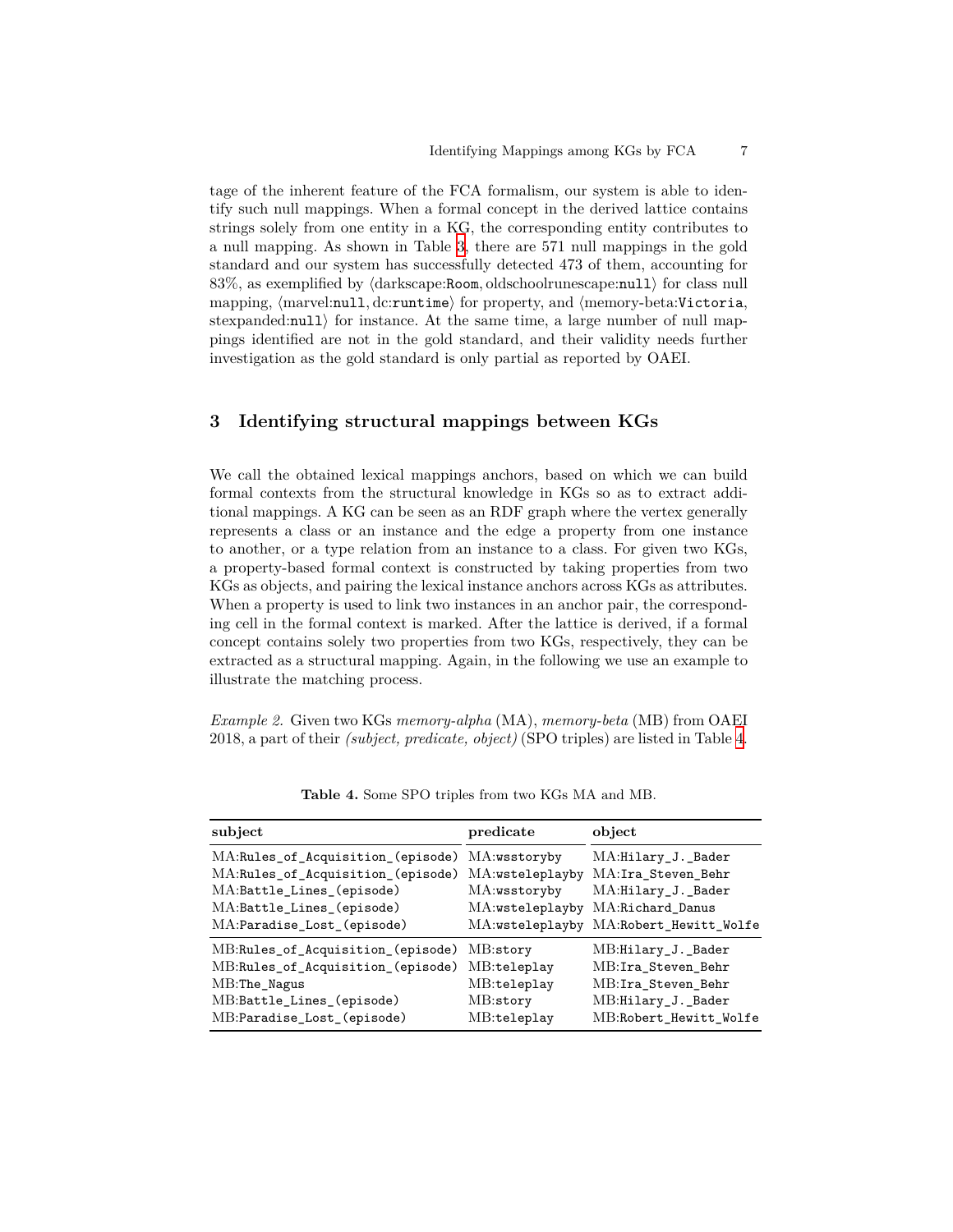Some lexical instance anchors between MA and MB are as follow:

- 
- 
- 
- *d* =  $\langle MA:Paradise_loss_c(t)$ <sub>⊆</sub>(episode),
- 
- 
- 
- $h = \langle MA:$ The\_Nagus,

```
a = ⟨MA:Battle_Lines_(episode), MB:Battle_Lines_(episode)⟩
b = ⟨MA:Hilary_J._Bader, MB:Hilary_J._Bader⟩
c = ⟨MA:Ira_Steven_Behr, MB:Ira_Steven_Behr⟩
e = ⟨MA:Rules_of_Acquisition_(episode), MB:Rules_of_Acquisition_(episode)⟩
f = \langleMA:Richard_Danus, MB:Richard_Danus\rangle<br>g = \langleMA:Robert_Hewitt_Wolfe, MB:Robert_Hewitt_Wolfe\rangleg = \langleMA:Robert_Hewitt_Wolfe, MB:Robert_Hew:<br>
h = \langleMA:The_Nagus, MB:The_Nagus
```

|                              | 0<br>$\vec{a}$ |          |          | ءَ       |          | Ō<br>$\sim$<br>$\boldsymbol{r}$ |
|------------------------------|----------------|----------|----------|----------|----------|---------------------------------|
| $ \mathrm{MA:}$ wsteleplayby | $\times$       | $\times$ |          |          | $\times$ |                                 |
| $MB:$ teleplay               | $\times$       | $\times$ |          |          |          | $\times$                        |
| MA:wsstoryby                 |                |          |          |          |          |                                 |
| $MB:$ story                  |                |          | $\times$ | $\times$ |          |                                 |

<span id="page-7-0"></span>**Fig. 4. Left:** The structural formal context for properties in *Example 2*. **Right:** The derived formal concept lattice.

<span id="page-7-1"></span>

|                                | Property mapping                                                                                                                                                                                                           |
|--------------------------------|----------------------------------------------------------------------------------------------------------------------------------------------------------------------------------------------------------------------------|
| Those in the gold standard     | $\langle MA:relative, MB:otherRelatives \rangle$<br>$\langle MA:$ wsteleplayby, MB:teleplay $\rangle$                                                                                                                      |
| Those not in the gold standard | $\langle MA:$ wsstoryby, MB:story $\rangle$<br>$\langle MA:prev, MB:before \rangle$<br>$\langle MA:next, MB:after \rangle$<br>$\langle MA:relative, MB:grandparents \rangle$<br>$\langle MA:abreadby, MB:narrator \rangle$ |

**Table 5.** The property mappings solely identified structurally between two KGs MA and MB.

The constructed property-based formal context is presented on the left in Fig. [4](#page-7-0) and the lattice derived on the right. As shown by the gray area, a property mapping *⟨*MA:wsteleplayby*,* MB:teleplay*⟩* is identified by structural knowledge rather than by names. For the matching task between KGs MA and MB, 7 property mappings are detected solely by the structural matching, as listed in Table [5,](#page-7-1) of which 2 are true positives. Note that the OAEI 2018 KG gold standard is declared to be only partial, and the lower part of Table [5](#page-7-1) shows promising candidates. With these additional structural mappings, the precision, F-measure and recall for the property task have all increased compared with the lexical matching step, as shown by Fig. [5](#page-8-0).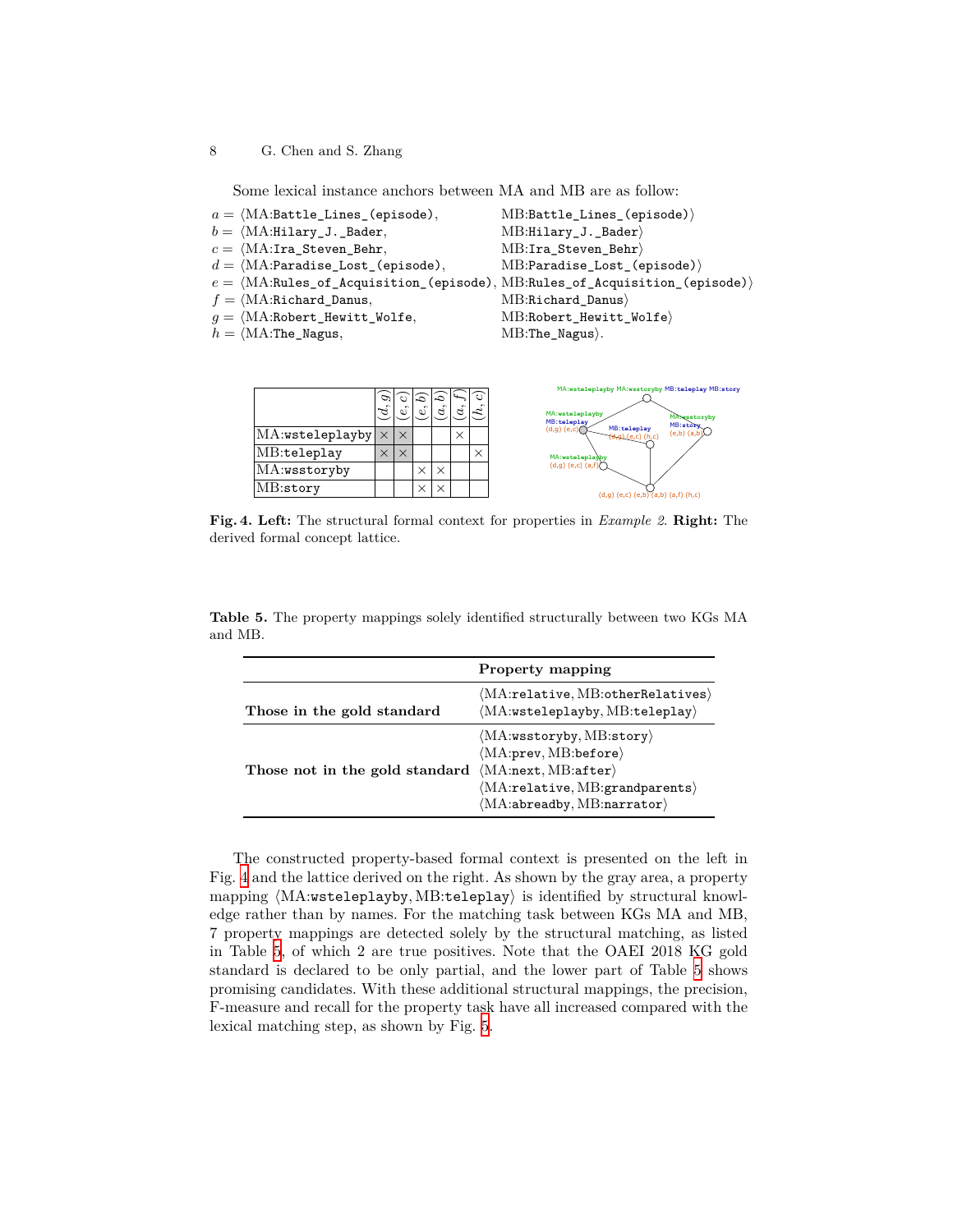

<span id="page-8-0"></span>**Fig. 5.** Evaluation of the additional structural mappings between properties of two KGs MA and MB.

On the other hand, the structural property matching does not affect the performance of the other 8 tasks, either because the mappings found are not in the gold standard or none mappings are found at all. Note that as shown by Fig. [3](#page-4-1), these 8 property tasks have already obtained a higher performance compared with the MA-MB task at the lexical matching step. To further improve, comprehensive ways shall be explored to augment the structural formal contexts with extended knowledge in KGs.

# **4 Discussion and conclusions**

This paper reports an on-going study of constructing multiple FCA structures for the purpose of matching knowledge graphs. Its lexical matching part already receives the best recall and the second best F-measure in class, property, instance, and overall matching for the OAEI 2018 KG Track tasks, revealing the advantage of our FCA-based approach. Moreover, our system has identified 83% of null mappings provided in the OAEI gold standard. All these come from the inherent capability of FCA formalism in detecting commonalities among individuals and accordingly forming concepts and classifying them in a lattice structure. For the structural matching, we have realized a property-based lattice from the knowledge of property linking one instance to another in KGs. Obviously, further an instance-based lattice shall be computed similarly to identify structural instance mappings. Moreover, the knowledge of instance belonging to class in KGs can be used as well to explore commonalities among instances. As a matter of fact, we are developing an iterative framework so as to perform class, property, and instance matching in an augmented way until no further matches can be found.

Our previous system FCA-Map is for matching ontologies and thus targets classes. Although there are classes in the OAEI KGs, they are much fewer than instances and properties, and basically none schema knowledge is specified. This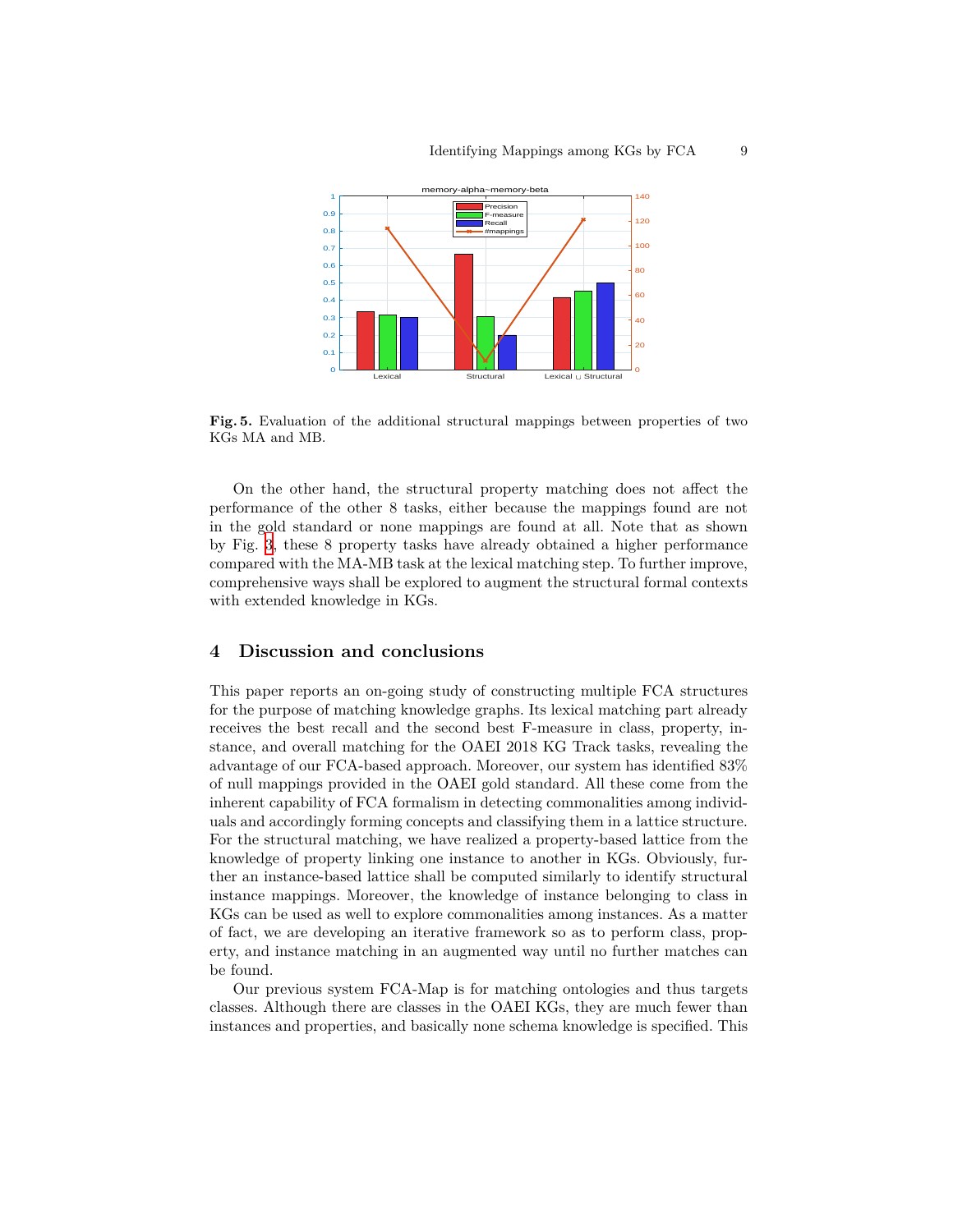says that the structural matching part in FCA-Map cannot be applied directly, and alternative types of formal contexts are being designed targeting instances and properties. In addition to matching, FCA-Map includes a structural validation step to eliminate wrong mappings based on the disjoint axioms in ontologies. When there is no such knowledge in KGs, we shall develop alternative validation strategies so as to ensure the quality of mappings and prevent the mismatches from propagating in the iterative framework.

What is worth noting is that the systems participated in OAEI 2018 are basically ontology matching systems and not specifically tailored for knowledge graph matching. Therefore it is understandable that the performance can be unsatisfactory for some tasks. Nevertheless, systems like DOME still managed to outperform. DOME uses the doc2vec approach to train vector representations for ontology classes and instances based on large texts, so that the similarity among entities can be computed according to the distance of vectors. Such numerical ways of embedding KG entities into a high-dimensional, continuous space are called representation learning, which have already been adopted for matching ontologies, as in [[21,](#page-10-12)[22](#page-10-13)[,23](#page-10-14)]. To compare our FCA-based approach with these works will be of interest, not only by conducting comparative experiments but also exploring the possible combining ways.

**Acknowledgements.** This work has been supported by the National Key Research and Development Program of China under grant 2016YFB1000902 and the Natural Science Foundation of China under No. 61621003.

## **References**

- 1. Euzenat, J., & Shvaiko, P. (2013). Ontology matching, 2nd Edition. Heidelberg: Springer.
- <span id="page-9-0"></span>2. Bordes, A., Usunier, N., Garcia-Duran, A., Weston, J., & Yakhnenko, O. (2013). Translating embeddings for modeling multi-relational data. In *Advances in neural information processing systems* (pp. 2787-2795).
- <span id="page-9-1"></span>3. Wang, Q., Mao, Z., Wang, B., & Guo, L. (2017). Knowledge graph embedding: A survey of approaches and applications. *IEEE Transactions on Knowledge and Data Engineering*, 29(12), 2724-2743.
- 4. Da Silva, J., Revoredo, K., Baiao, F. A., & Euzenat, J. (2018, October). Interactive ontology matching: using expert feedback to select attribute mappings. In *13th ISWC workshop on ontology matching (OM)* (pp. 25-36). No commercial editor..
- <span id="page-9-2"></span>5. Sven Hertling, Heiko Paulheim: DBkWik: A Consolidated Knowledge Graph from Thousands of Wikis. *International Conference on Big Knowledge 2018*.
- <span id="page-9-3"></span>6. Alexandra Hofmann, Samresh Perchani, Jan Portisch, Sven Hertling, and Heiko Paulheim. DBkWik: Towards Knowledge Graph Creation from Thousands of Wikis. *International Semantic Web Conference (Posters & Demos) 2017*.
- <span id="page-9-4"></span>7. Faria, D., Pesquita, C., Balasubramani, B. S., Tervo, T., Carriço, D., Garrilha, R., ... & Cruz, I. F. (2018, December). Results of AML participation in OAEI 2018. In *Ontology Matching: OM-2018: Proceedings of the ISWC Workshop* (p. 125).
- <span id="page-9-5"></span>8. Jiménez-Ruiz, E., Grau, B. C., & Cross, V. (2018, December). LogMap family participation in the OAEI 2018. In *Ontology Matching: OM-2018: Proceedings of the ISWC Workshop* (p. 187).